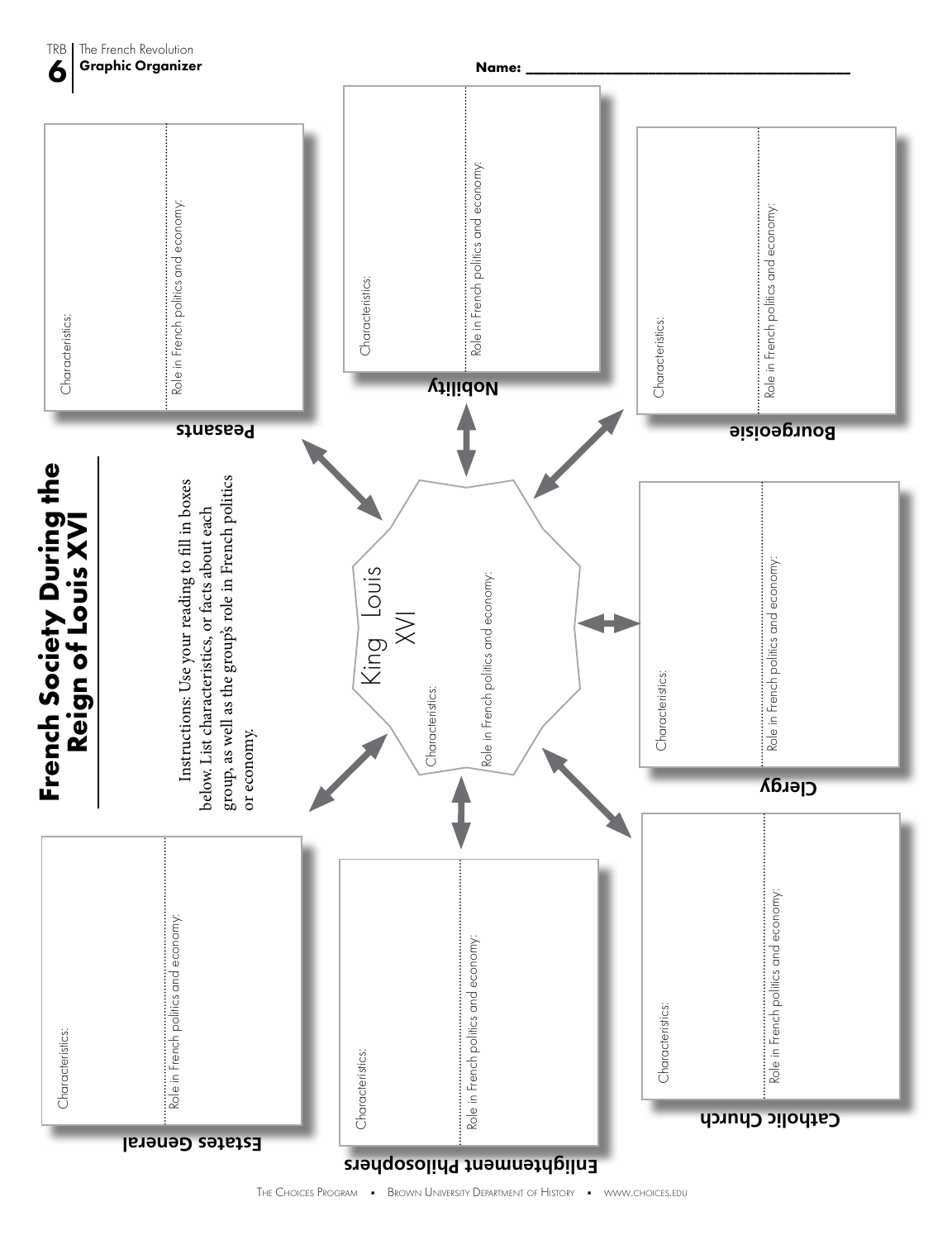*Instructions:* Financial crises plagued France during the reign of Louis XVI. Use your reading to fill in the boxes below. List four causes of the crises and four reforms the government made to solve the problems. Then explain the effects of each cause and each reform.

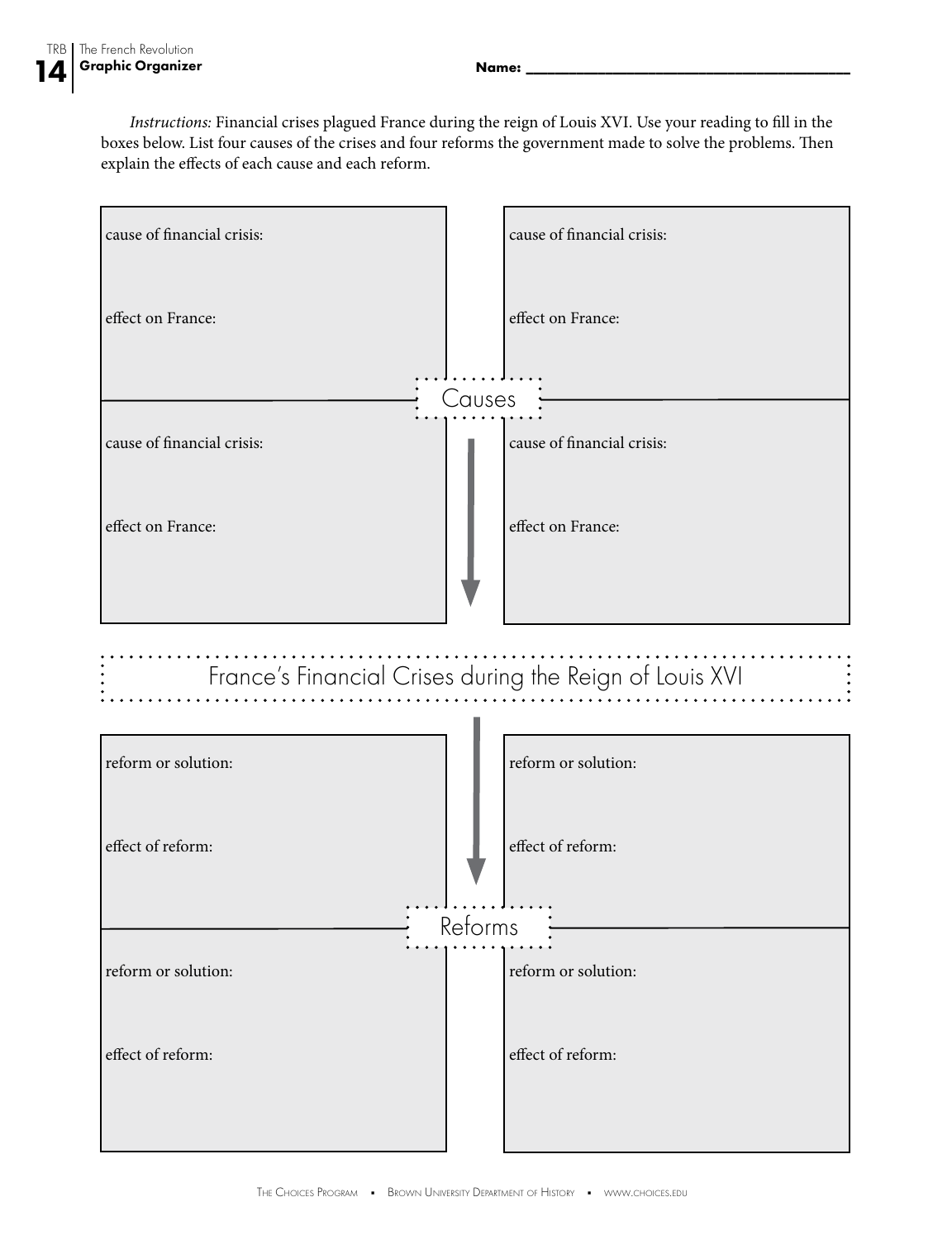| Í<br>č<br>í<br>١<br>i |
|-----------------------|
|                       |
|                       |
|                       |
|                       |
|                       |
|                       |
|                       |
| Į                     |
|                       |
| ť                     |
|                       |
|                       |
|                       |
| ī                     |
|                       |
| ŕ<br>í                |
|                       |
|                       |
|                       |

| What are this option's views<br>on whether women can<br>participate fully in politics? |                                           |                                   |                                                           |
|----------------------------------------------------------------------------------------|-------------------------------------------|-----------------------------------|-----------------------------------------------------------|
|                                                                                        |                                           |                                   |                                                           |
|                                                                                        |                                           |                                   |                                                           |
|                                                                                        |                                           |                                   |                                                           |
| What are this option's views<br>on who can be a citizen?                               |                                           |                                   |                                                           |
|                                                                                        |                                           |                                   |                                                           |
|                                                                                        |                                           |                                   |                                                           |
|                                                                                        |                                           |                                   |                                                           |
| What are this option's views<br>on whether the king should<br>hold veto power?         |                                           |                                   |                                                           |
|                                                                                        |                                           |                                   |                                                           |
|                                                                                        |                                           |                                   |                                                           |
|                                                                                        |                                           |                                   |                                                           |
|                                                                                        |                                           |                                   |                                                           |
|                                                                                        |                                           |                                   |                                                           |
|                                                                                        |                                           |                                   |                                                           |
| What form of government<br>does this option believe<br>France should have?             |                                           |                                   |                                                           |
|                                                                                        |                                           |                                   |                                                           |
|                                                                                        | Option 1:<br>Conserve the<br>Power of the | Constitutional                    |                                                           |
|                                                                                        | King                                      | Monarchy<br>Option 2:<br>Create a | France from<br>the Old<br>Option 3:<br>Liberate<br>Regime |